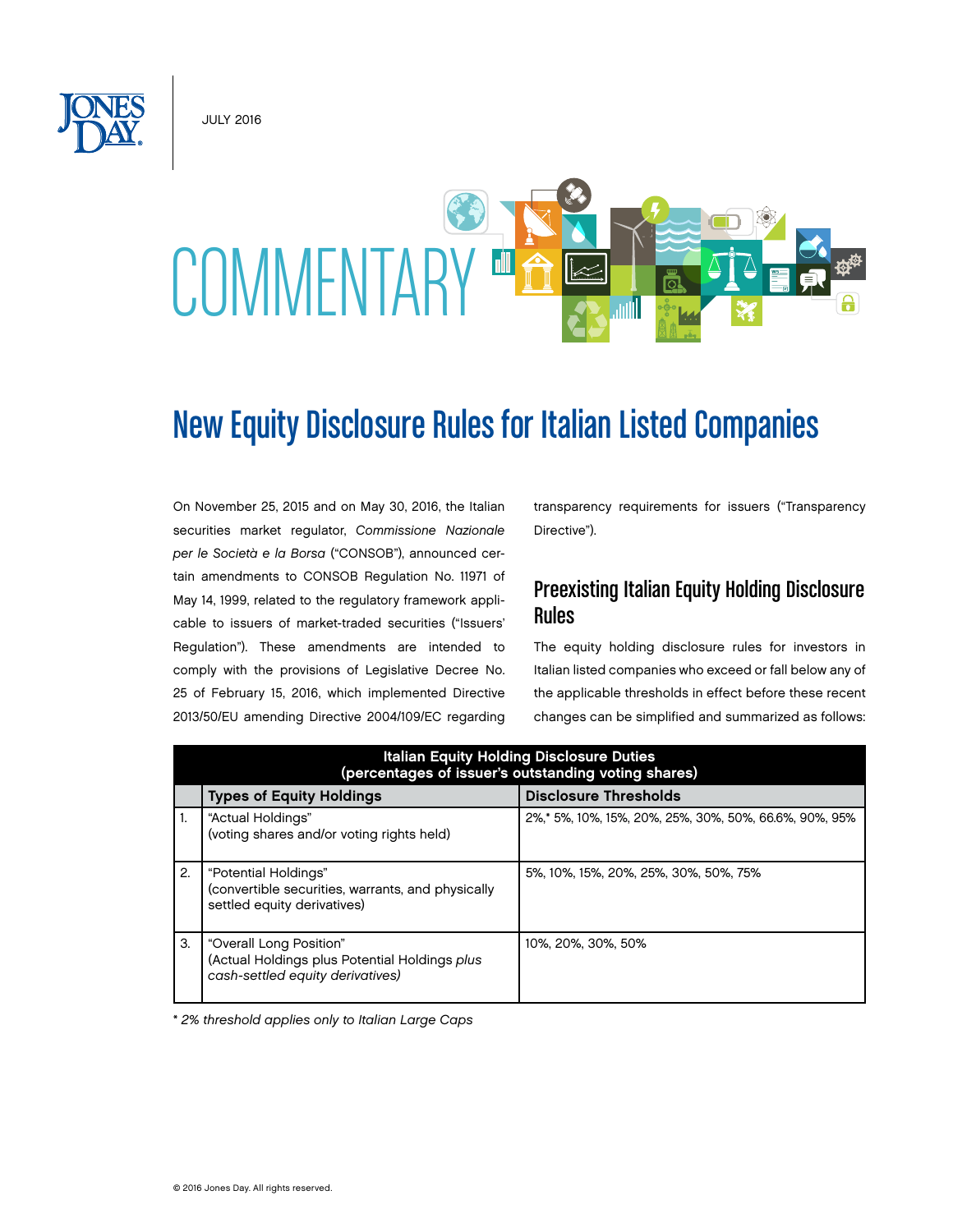Consequently, the equity holding disclosure rules applicable to Italian listed companies with revenues of €300 million, or more or a market cap of €500 million or more ("Italian Large Caps"), differ slightly from those applicable to Italian-listed small and mid caps with revenues of less than €300 million, or a market cap of less than €500 million ("Italian SMCs"). The difference is only relevant in connection with the first type of disclosure (Actual Holdings), in which the lowest disclosure threshold applicable to Italian SMCs is 5 percent instead of the 2 percent threshold applicable to Italian Large Caps.

### Main Changes to Italian Equity Disclosure Rules

The new provisions of the Issuers' Regulation, as noted by CONSOB, are aimed at increasing transparency in the ownership structure of Italian listed companies, mainly through a reorganization and simplification of the equity holding disclosure duties applicable to investors in Italian listed companies.

Particularly, the main changes to the equity holding disclosure rules set forth in the Issuers' Regulation include, *inter alia*, the following:

- While the notion of Actual Holdings (i.e., voting shares owned, irrespective of who can exercise their voting rights, or voting rights held) has not been amended, the minimum threshold requiring disclosure of Actual Holdings in Italian Large Caps has been increased from 2 percent to 3 percent.
- In order to implement the amendments made by Article 1(9) of Directive 2013/50/EU to Article 13 of the Transparency Directive, CONSOB has:
	- (i) introduced a new definition of "Equity Investment in Financial Instruments," which now aggregates both the Potential Holdings and the so-called "other long positions" (i.e., essentially cash-settled equity derivatives); and
	- (ii) required that disclosures of Equity Investments in Financial Instruments include a breakdown of the types of financial instruments held, distinguishing between those granting the right to a physical

settlement and those granting the right to a cash settlement.

- In addition, CONSOB has:
	- (i) introduced a new definition of "Aggregate Equity Investment," replacing the previous definition of "Overall Long Position," which comprises Actual Holdings and Equity Investment in Financial Instruments; such amendment will *de facto* require that cash-settled equity derivatives be disclosed starting from a 5 percent threshold instead of the current 10 percent threshold applicable to the Overall Long Position; and
	- (ii) required that the Aggregate Equity Investment be disclosed starting from a 5 percent threshold (thereby lowering the previous 10 percent minimum threshold for disclosure of the Overall Long Position); such amendment will require the disclosure of certain equity holdings that would not have been otherwise disclosed according to the previous rules.
- In order to harmonize the disclosure duties relating to Actual Holdings and Potential Holdings, the 75 percent threshold previously applicable for Potential Holdings has been replaced by the same 66.6 percent threshold that applies to Actual Holdings.
- The 95 percent threshold that used to apply to Actual Holdings has been removed.
- The deadline for notifying applicable equity holding disclosures has been reduced from five to four trading days.
- The new regulatory framework has also introduced certain amendments to disclosure duties related to securities lending transactions: following a securities lending transaction, the lender must now disclose both a reduction in its Actual Holdings equal to the number of securities lent and a corresponding increase in its Equity Investment in Financial Instruments.